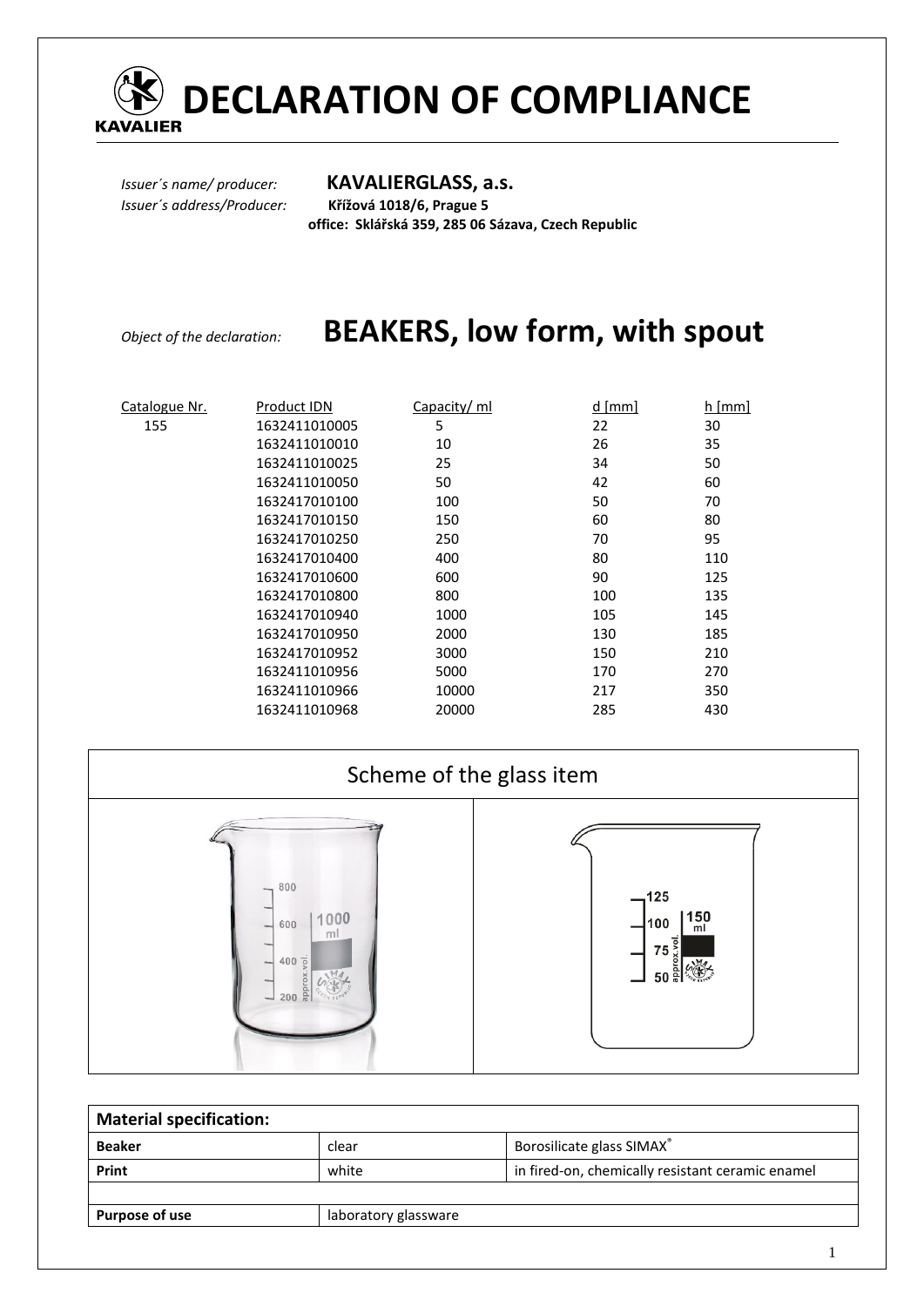# **The object of the certificate described above is in conformity with the requirements of the following standards and regulations:**

## **Glass characteristics:**

- ISO 3585 Borosilicate glass 3.3 Properties
	- Chemical durability (art. 4.1, 4.2, 4.3, 4.4)
	- Physical properties (art. 5.1, 5.2, 5.3, 5.4, 5.5, 5.6)
- Glass containers for pharmaceutical use
	- Eur. Ph 10<sup>th</sup> Edition -3.2.1 Glass Type I.
- ISO 3819:2020 Laboratory glassware Beakers
	- Maximum permissible errors in dimensions fulfill the values specified in Table 1 ISO 3819:2020

#### Table 1 – ISO 3819:2020

| Dimensions of low form beakers |                               |                            |  |
|--------------------------------|-------------------------------|----------------------------|--|
|                                | <b>External diameter [mm]</b> | <b>Overall height [mm]</b> |  |
| <b>Nominal capacity [ml]</b>   | ± 5%                          | max.                       |  |
| $\overline{5}$                 | 22                            | 32                         |  |
| <u>10</u>                      | <u>26</u>                     | <u>37</u>                  |  |
| 25                             | $\frac{34}{5}$                | 52                         |  |
| 50                             | 42                            | 62                         |  |
| 100                            | 50                            | 72                         |  |
| <b>150</b>                     | <u>60</u>                     | 82                         |  |
| 250                            | <u>70</u>                     | 97                         |  |
| 400                            | 80                            | 113                        |  |
| 500                            | 85                            | 118                        |  |
| 600                            | 90                            | 128                        |  |
| 800                            | 100                           | 138                        |  |
| 1000                           | <u>105</u>                    | 148                        |  |
| 2000                           | 130                           | 188                        |  |
| 3000                           | <u>150</u>                    | <u> 214</u>                |  |
| 5000                           | 170                           | 274                        |  |
| 10000                          | 220                           | 360                        |  |

#### **No heavy metals (lead, cadmium, mercury and hexavalent chromium):**

• Regulation (EC) No. 987/2008 of 8 October 2008 amending Regulation (EC) No. 1907/2006 – REACH as regards Annexes IV and V – glass was exempted from the obligation to register.

## **Characteristics of Borosilicate glass SIMAX®**

| $\bullet$ | Acid resistance Class I.       | ISO 1776                                   |
|-----------|--------------------------------|--------------------------------------------|
| $\bullet$ | Hydrolytic resistance Class I. | HGB1 to ISO 719;<br><b>HGA1 to ISO 720</b> |
| $\bullet$ | Alkali resistance Class II.    | ISO 695                                    |

• **Coefficient of mean linear thermal expansion α: 3,3 x10-6 K -1** ISO 7991; (20/300 °C)